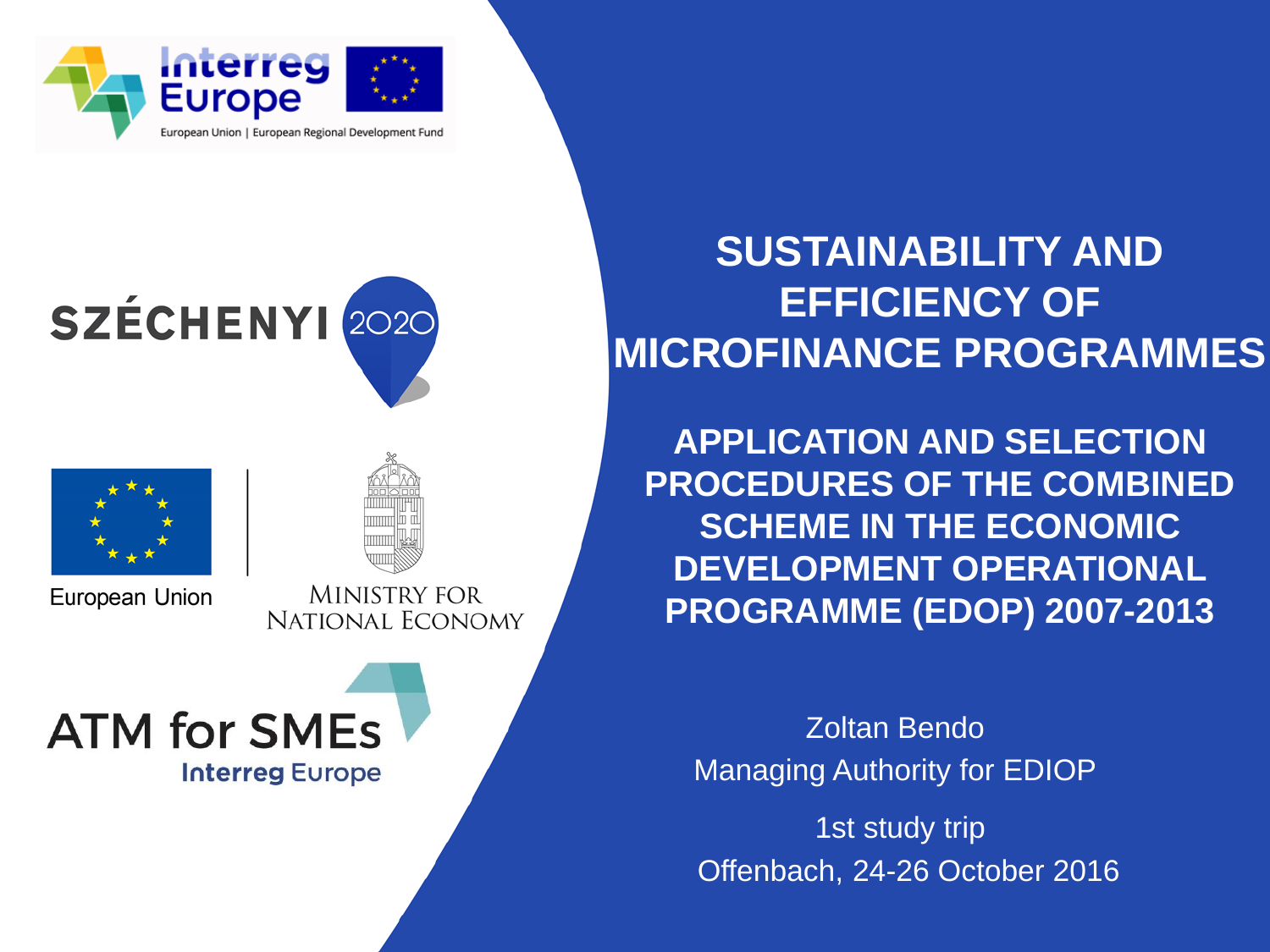## Introduction of the combined microcredit and grant **scheme (CMCG)**

**Setting the scene… - Structure of the funding programme (3/1)**

### **Operational Programme (EDOP) 2007-2013 Summary of priorities 0 500 1000 1500 2000 2500 3000 3500 727 225 1 314 991** *In EUR million* **4. Financial instruments (22.3%) 1. R&D and innovation (30.4%) 2. Enterprise development (40.3%) 3. Business environment (6.9%)**

**Priorities of the Economic Development** 

Helping SMEs with lack of resources by improving the accessibility to credit; refundable assistance; novel financial instruments in EU assistance system

Improvement of external operational environment of companies, especially improvement of information communication infrastructure and logistics centres

Complex development of enterprises with growth potential; their technological modernisation, and motivation of organisational development and modern process management

Enhancing R&D&I activity; intensification of co-operation between actors of R&D&I process; development of growth poles; clusters; market improvement







**European Union** European Structural and Investment Funds



**HUNGARIAN** 

**INVESTING IN YOUR FUTURE**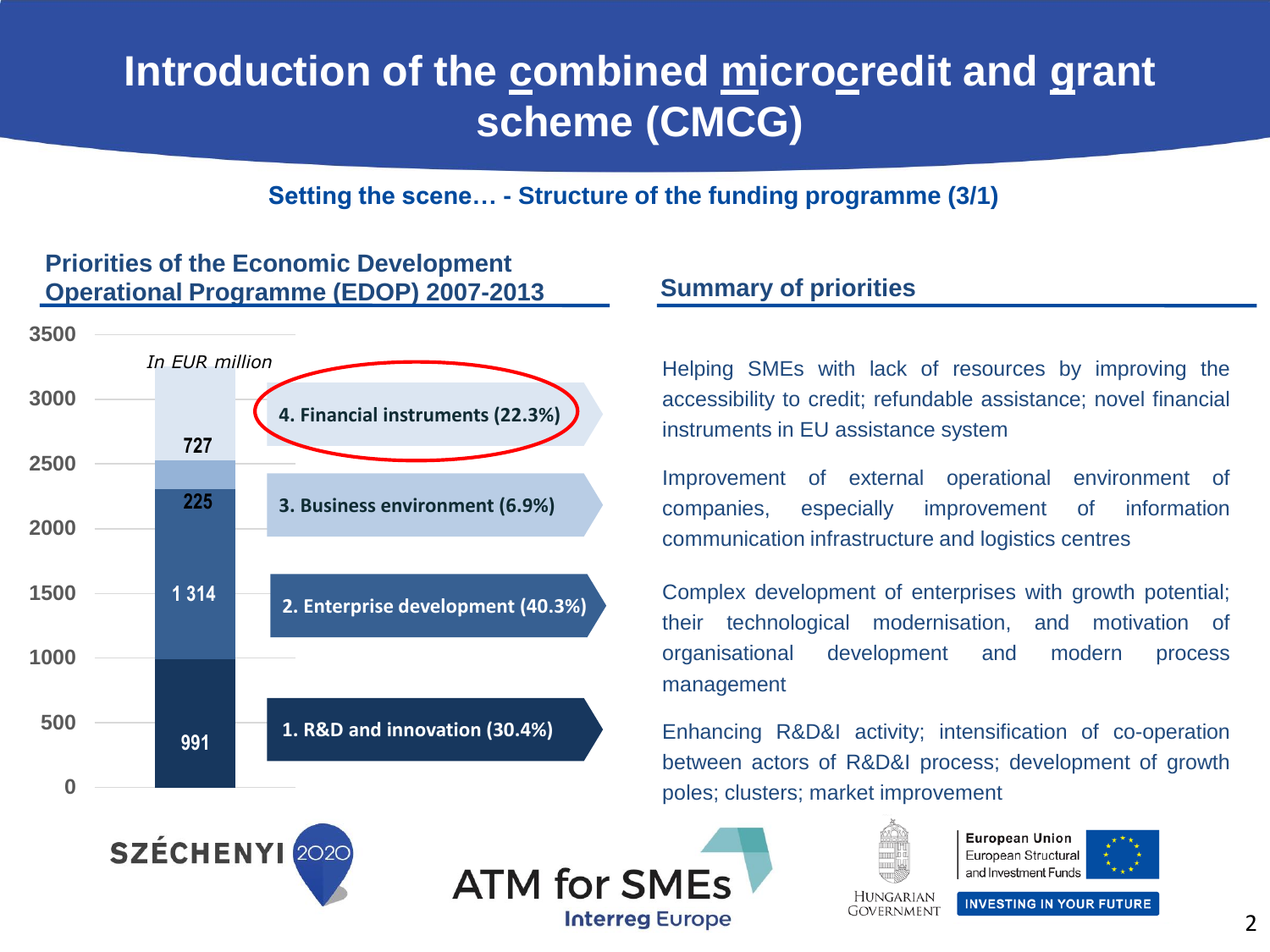## Introduction of the combined microcredit and grant **scheme (CMCG)**

### **Setting the scene… - Structure of the funding programme (3/2)**

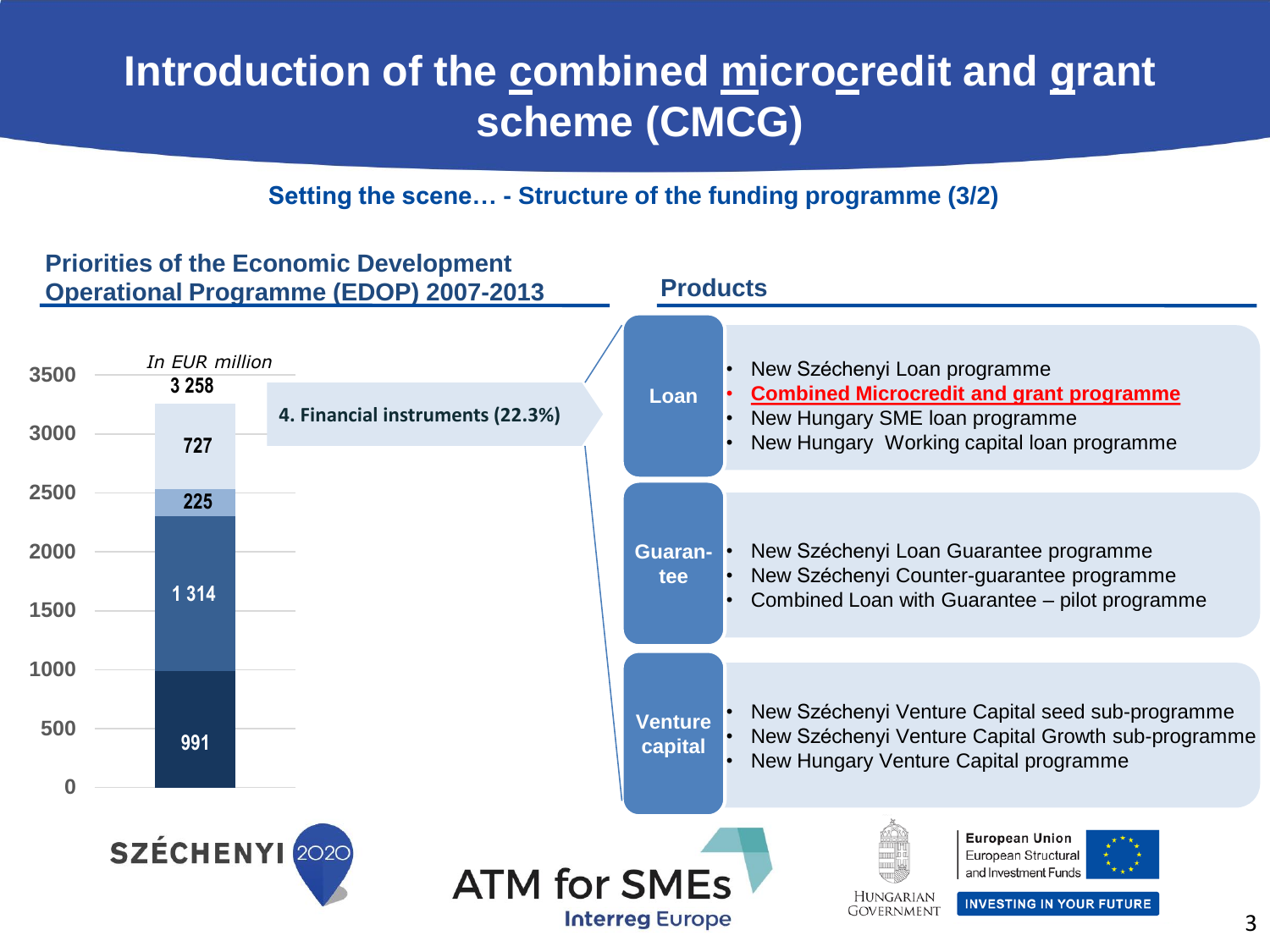## **Introduction of the combined microcredit and grant scheme (CMCG)**

**Setting the scene… - Structure of the funding programme (3/3)**

### **Composition of the CMCG product**



### **Target group**

Micro-, small and medium-sized enterprises facing difficulties in accessing finance

### **Results**

- Number of contracts: 7820
- Contracted volume (micro-loan): EUR 173.4 million







**European Union** European Structural and Investment Funds



**INVESTING IN YOUR FUTURE** Government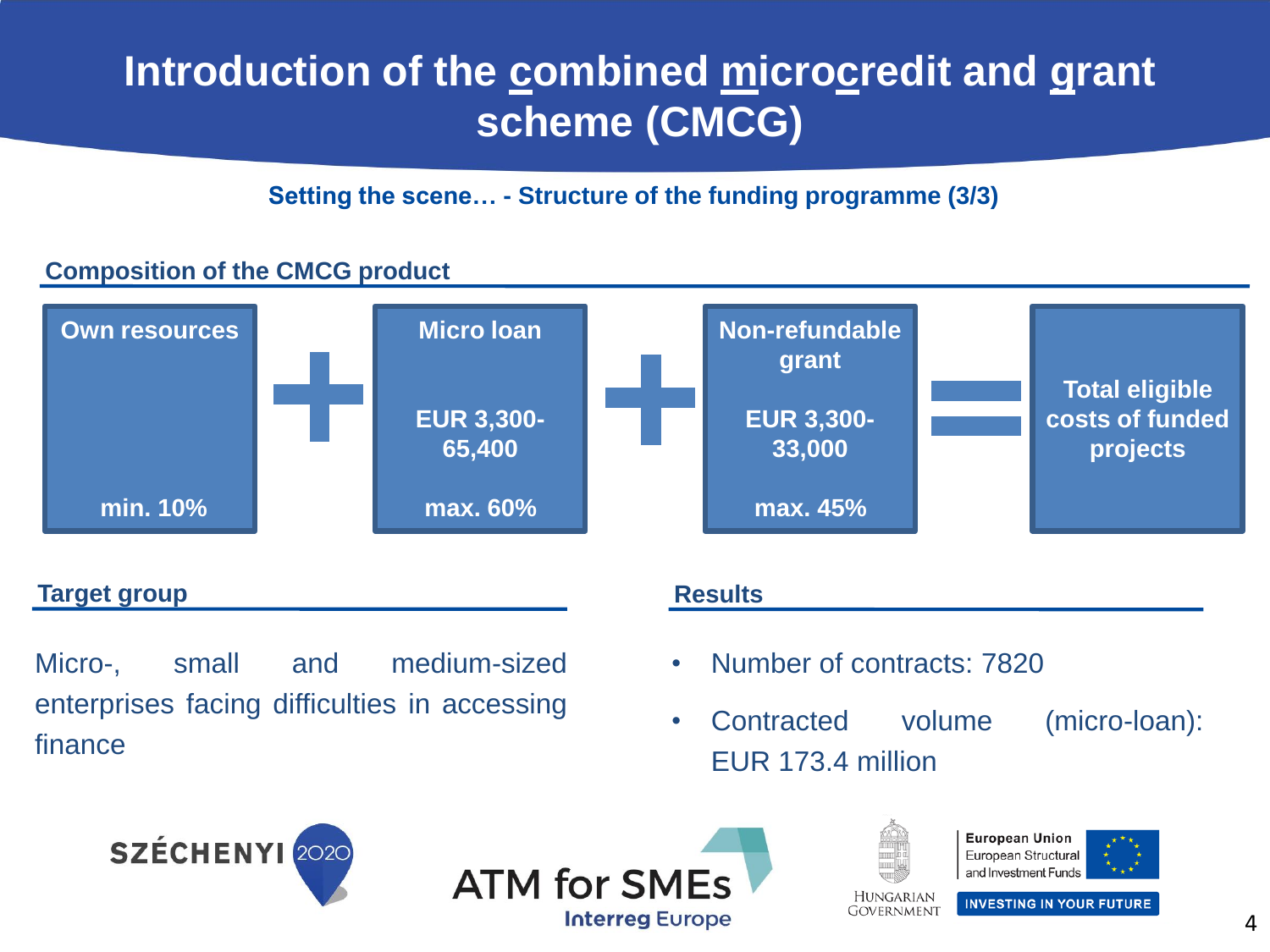## **Procedure of CMCG**

### **Project life cycle Microloan Grant Submission of project application Project selection Approval Contracting Monitoring and reimbursement SME submit its application through a onestop platform Micro-loan assessment Grant assessment Joint approval decision for the applicant SME Micro-loan contract with financial intermediary Grant contract with managing authority According to the rules of the financial intermediary According to the rules of the managing authority**

- **A large number of different actors were involved in the implementation but harmonised procedures at application and approval brought efficiency for the CMCG scheme appreciated by clients**
- **Room for further development in the current period (IT system, harmonised project selection criteria, etc)European Union** SZÉCHENYI 2020 European Structural and Investment Funds **ATM for SMEs HUNGARIAN INVESTING IN YOUR FUTURE** GOVERNMENT **Interreg Europe**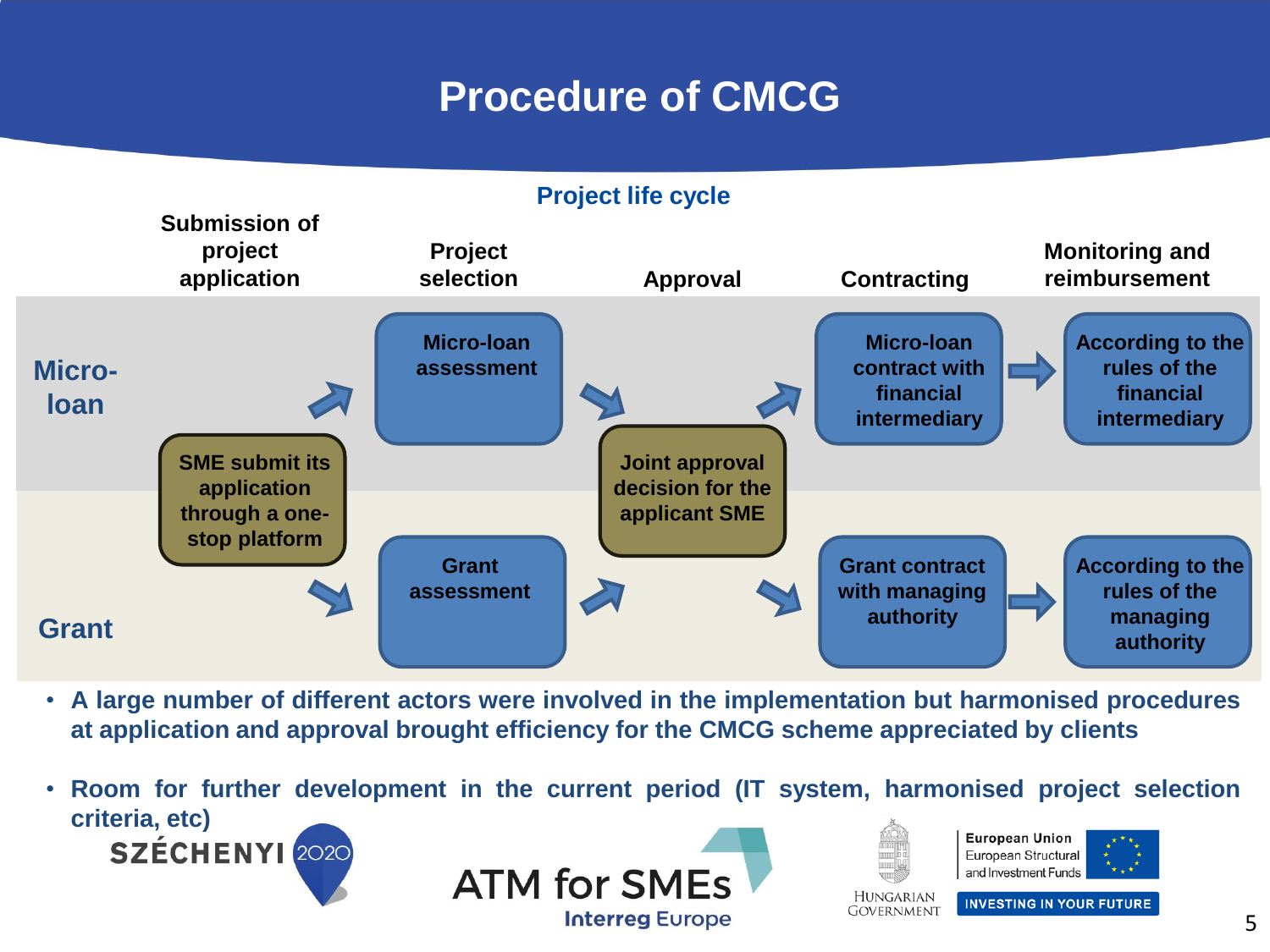## **Implementation system**

### **Overview on implementation structure at CMCG**

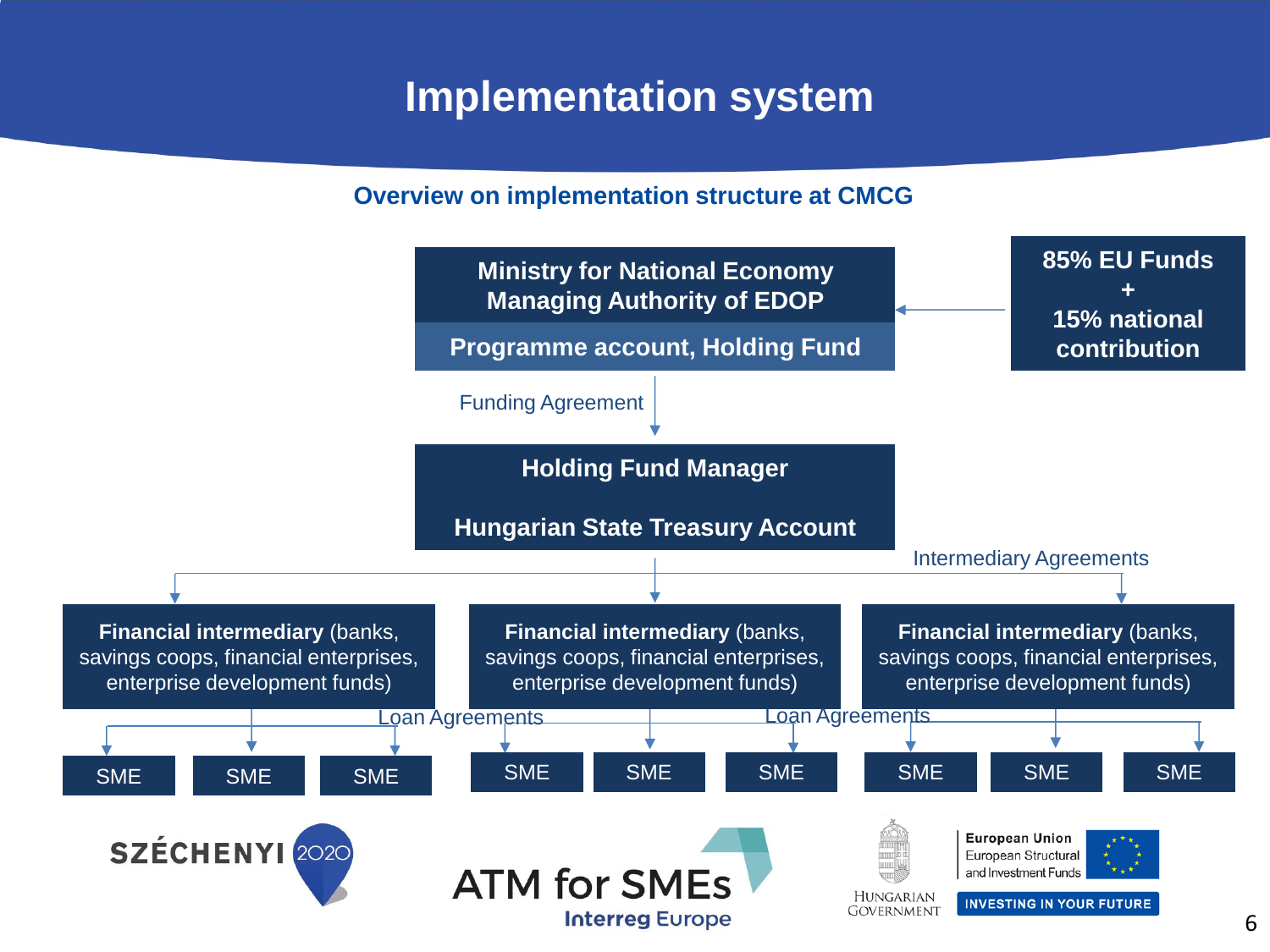## **Implementation system**

### **Overview on implementation structure at CMCG**



- **Financial intermediaries were selected through open calls**
- **The Holding Fund Manager conducted the selection process**
- **A broad set of financial institutions (in total 140) were selected including micro-financing organisations:**
	- **29 banks**
	- **55 saving coops**
	- **56 microfinance institutions**
- **The overwhelming majority of the selected financial intermediaries had proven track record – this contributed to a large extent to the sustainability of the scheme**
- **Thanks mainly to microfinance institutions micro enterprises in small settlements were reachable**





| $\mathcal{A}$<br>ą<br>н |  |
|-------------------------|--|





**INVESTING IN YOUR FUTURE GOVERNMENT**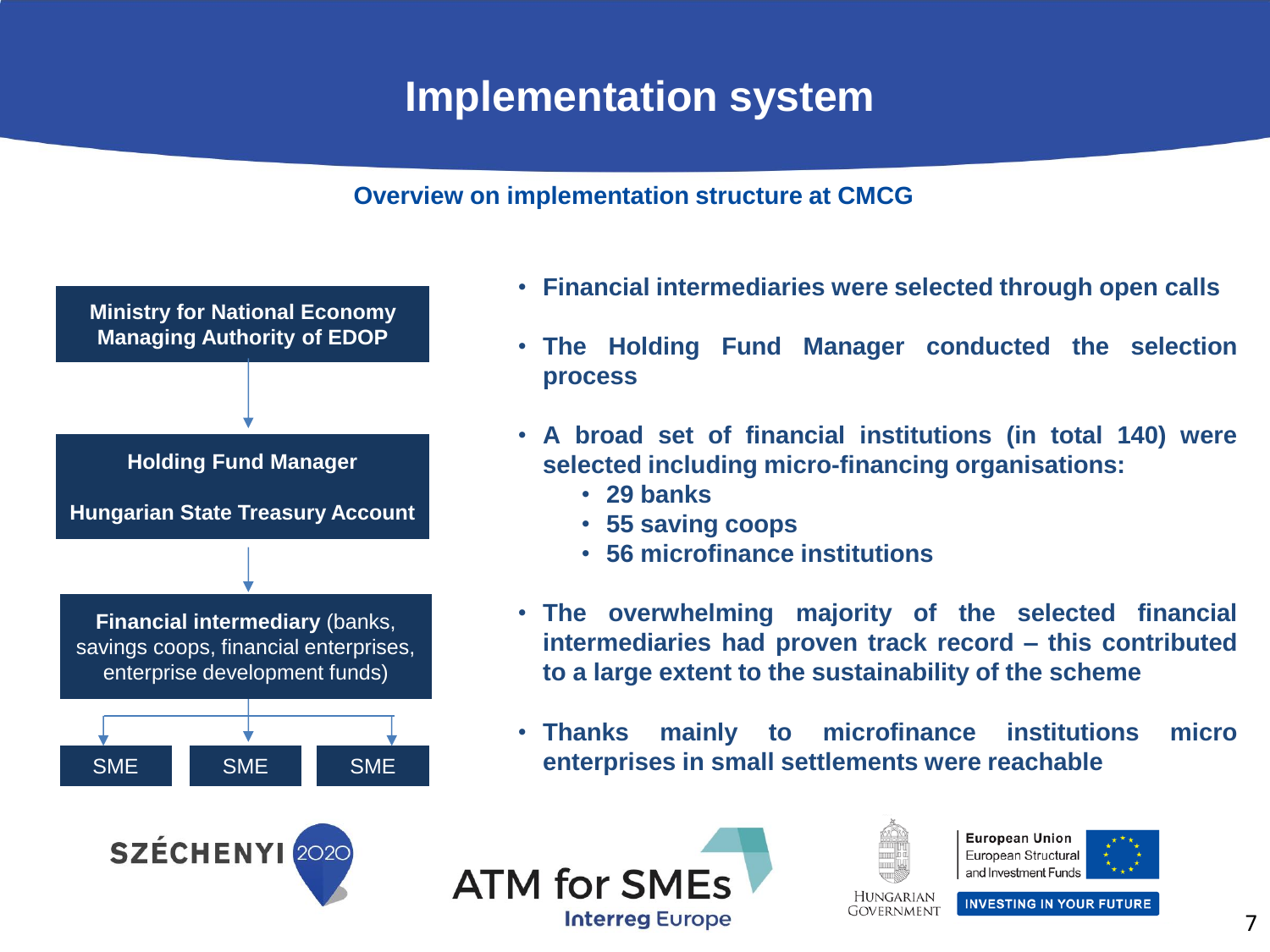## **Conclusions, recommendations**

**Efficiency and sustainability of the CMCG scheme**

### **Conclusions**

- **Efficiency of the CMCG scheme was supported by one-stop solutions of the involved actors at the application and approval phase**
- **Sustainability of the CMCG scheme was secured by using existing financial intermediaries for the loan part of the product**

### **Recommendations**

- **Further unification of processes of the two legs (loan and grant) could be aimed at (project selection, contracting, monitoring)**
- **The underlying IT platforms could be merged, unified**











**INVESTING IN YOUR FUTURE**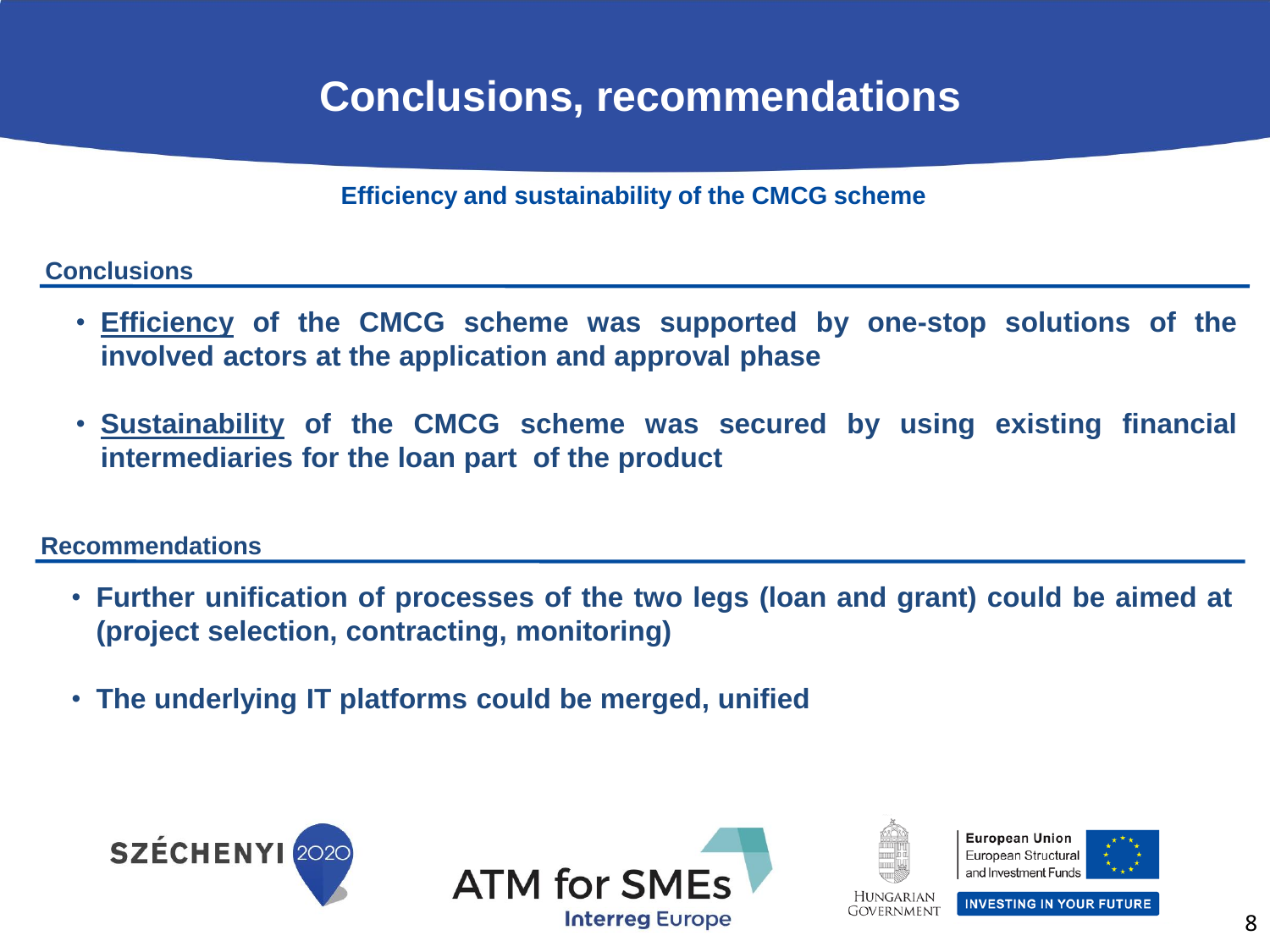# **Case study (Combined Micro Credit and Grant scheme)**

- [https://www.fi](https://www.fi-compass.eu/publication/case-studies/case-study-combined-micro-credit-and-grant-scheme)[compass.eu/publication](https://www.fi-compass.eu/publication/case-studies/case-study-combined-micro-credit-and-grant-scheme) [/case-studies/case](https://www.fi-compass.eu/publication/case-studies/case-study-combined-micro-credit-and-grant-scheme)[study-combined-micro](https://www.fi-compass.eu/publication/case-studies/case-study-combined-micro-credit-and-grant-scheme)[credit-and-grant](https://www.fi-compass.eu/publication/case-studies/case-study-combined-micro-credit-and-grant-scheme)[scheme](https://www.fi-compass.eu/publication/case-studies/case-study-combined-micro-credit-and-grant-scheme)
- **Elaboration and implementation of a Hungarian ERDF-funded financial instrument.**
- **Reduced the market gap in SME finance.**
- **Provided micro financing opportunities to micro enterprises.**
- **Described the objectives of the fund.**
- **Set up of the financial instrument, strategy,**

**learned.**

**MAGYARORSZÁG** BEFEKTETÉS A JÖVŐBE Kormánya

**achievements and lessons** 

Európai Strukturális

és Beruházási Alapok





 $Q$ 

9